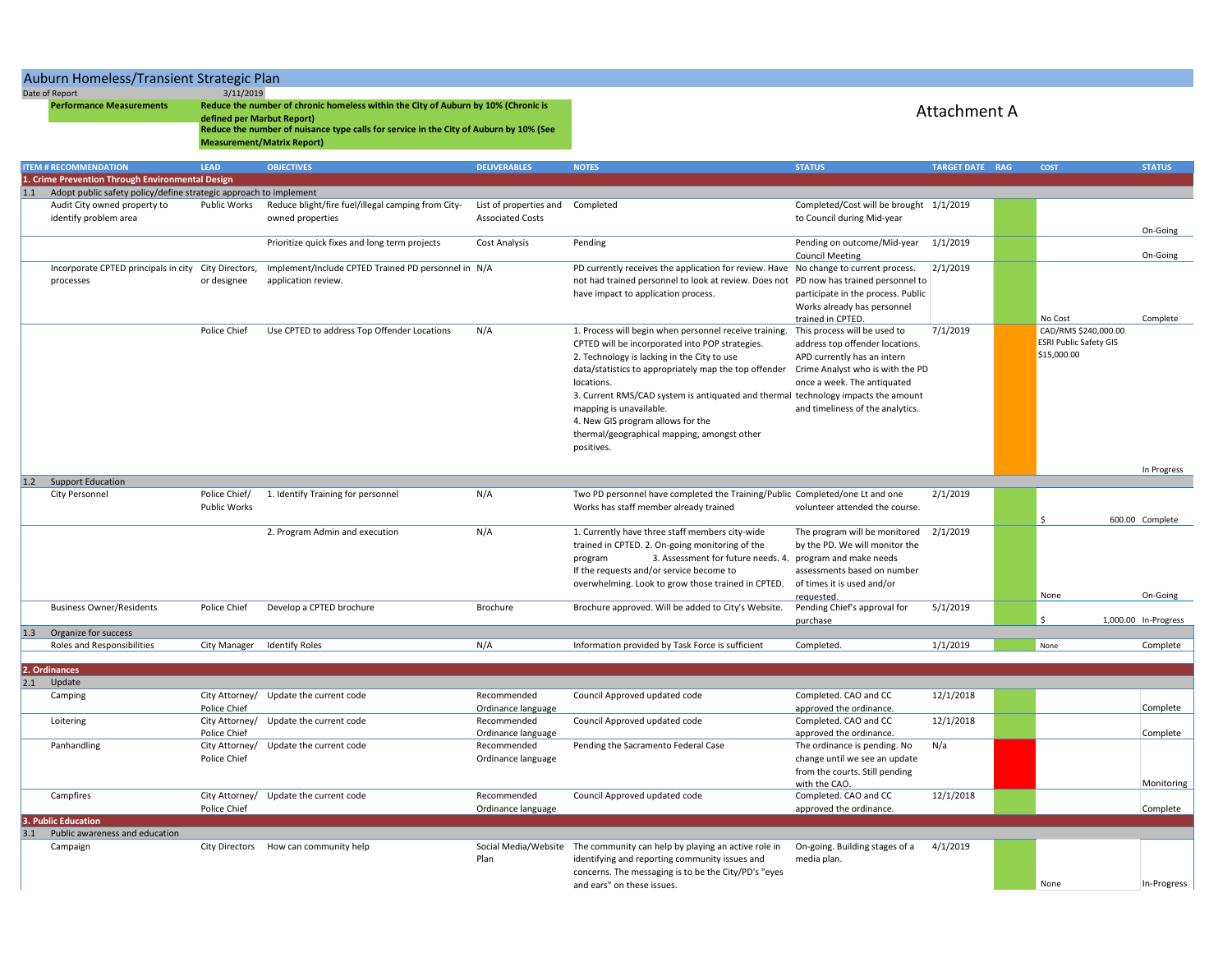|     |                                                                                                      | Police Chief          | Reporting code compliance issues                                                                                                                                                                                        | On-line process for<br>reporting                          | On-line reporting is not the mechanism in place to<br>report in-progress type calls. There is no one<br>monitoring social media and on-line reporting 24/7.<br>This is the mechanism to report cold calls. 2. Educate<br>the public on what to expect when you call dispatch<br>and why we ask so many questions                                                                                                                                                                                            | On-going education. Social<br>Media/Website PSA on the part<br>of PD. See Complaint procedure<br>process (Enforcment 1.4)                                                                                            | 3/1/2019 | None | In-Progress                         |
|-----|------------------------------------------------------------------------------------------------------|-----------------------|-------------------------------------------------------------------------------------------------------------------------------------------------------------------------------------------------------------------------|-----------------------------------------------------------|-------------------------------------------------------------------------------------------------------------------------------------------------------------------------------------------------------------------------------------------------------------------------------------------------------------------------------------------------------------------------------------------------------------------------------------------------------------------------------------------------------------|----------------------------------------------------------------------------------------------------------------------------------------------------------------------------------------------------------------------|----------|------|-------------------------------------|
|     |                                                                                                      | Police Chief          | How the impact on homelessness is being                                                                                                                                                                                 |                                                           | Matrix/ Measurement See Measuring success under Law enforcement and                                                                                                                                                                                                                                                                                                                                                                                                                                         | Available during "Meet the                                                                                                                                                                                           | 7/1/2019 |      |                                     |
| 3.2 | Community events                                                                                     | <b>City Directors</b> | addressed<br>Distribute information at various community<br>events                                                                                                                                                      | CPTED Brochure<br>City Phamplet on<br>available resources | Reporting (Measuring Success 2 and 3)<br>The completion/approval of the brochure will be<br>made available at various events throughout the city.<br>PD/ City volunteers will provide brochure and<br>additional information. 2. Who else is going to be<br>engaged in the dissemination of information? 3. Was throughout the year, the<br>the expectation that City/PD Staff, including PD<br>Volunteers, would take majority of the work? 4. What available to the public as PSAs.<br>was the benchmark? | Chief" and via social media<br>Information to made available at 7/1/2019<br>functions attended by City Staff,<br>to include volunteers. City is<br>host to numerous events<br>information will be made               |          |      | In-Progress<br>In-Progress          |
| 3.3 | Update/reimplement Panhandling                                                                       | City Manager          | Updated information on services and agencies                                                                                                                                                                            | New Phamplet (City                                        | Phamplet is currenty in rough draft stage                                                                                                                                                                                                                                                                                                                                                                                                                                                                   | Rough draft                                                                                                                                                                                                          | 5/1/2019 |      |                                     |
| 3.4 | campaign<br>Communications plan to support<br>specific initiatives and define<br>communications plan | <b>City Directors</b> | serving the homeless<br>"Closing the Loop" Educate the public on what the Social Media/Website Develop a watch log for public dissemination.<br>City/PD is doing, in general, and in the area of<br>nuisance abatement. | Clerk)<br>Plan                                            |                                                                                                                                                                                                                                                                                                                                                                                                                                                                                                             | The follow up on the part of the $7/1/2019$<br>City/PD to be accomplished via<br>social media, reporting back via<br>council meetings, along with<br>other meetings attended by City<br>Staff and community members. |          | \$   | 1,000.00 In-Progress<br>In-Progress |
|     | 4. Enforcement                                                                                       |                       |                                                                                                                                                                                                                         |                                                           |                                                                                                                                                                                                                                                                                                                                                                                                                                                                                                             |                                                                                                                                                                                                                      |          |      |                                     |
| 4.1 | <b>Code Enforcement Efforts</b><br>Increase efforts related to public<br>nuisance issues             | Police Chief          | Identify a process/needs to address public<br>nuisance issues                                                                                                                                                           | N/A                                                       | 1. Define public nuisance issues per Task Force<br>2. Identify top offender/locations related to public<br>nuisance issues.3. Code Enf can be housed in the PD.<br>4. Tracking of public nuisance issues could be<br>streamlined with the use of CAD/RMS, although<br>antiquated. 5. Increase staffing of Code Enforcement                                                                                                                                                                                  | Working on the hiring, training,<br>and integration of the CSO and<br>CEO duties.                                                                                                                                    | 7/1/2019 |      |                                     |
|     | <b>Staffing Levels</b>                                                                               | Police Chief          | Provide a report on staffing needs as it relates to<br>code enforcement                                                                                                                                                 |                                                           | Staffing/Cost report 1. Impacts to Public Works 2. Impacts to Police<br>Department 3. The increase in position creates<br>supervision/lack of concerns 4. Working with Public<br>Works on the workload issues.                                                                                                                                                                                                                                                                                              | The hiring of the CSO will shift<br>the workload from the current<br>part-time CEO to a full-time CSO.                                                                                                               | 7/1/2019 |      | In-Progress<br>In-Progress          |
|     | Enforce existing vegetation<br>requirements                                                          | Police Chief          | Code Enforcement to monitor and conduct enforce N/A<br>of current city codes as it relates to vegetation on<br>private property                                                                                         |                                                           | 1. Identify a process for proactive and reactive<br>responses to vegetation and violations, in general, on<br>private property 2. Public Education and Reporting 3.<br>See Enforcement 1.1<br>4. See<br>Enforcement 1.4                                                                                                                                                                                                                                                                                     | On-going. AFD monitors and<br>enforces.                                                                                                                                                                              | 1/1/2019 |      | On-Going                            |
|     | Strengthen public complaint process Public Works                                                     |                       | Identify additional means for public to report                                                                                                                                                                          | Show the current<br>process that is in place website      | Expand/educate on process currently in place via                                                                                                                                                                                                                                                                                                                                                                                                                                                            | Completed. Show the process to 3/1/2019<br>the CC and make community<br>aware via social media                                                                                                                       |          |      | Completed                           |
|     |                                                                                                      | Police Chief          | Identify additional means for public to report                                                                                                                                                                          |                                                           | Identify a new process 1. City currently has mechanism to report concerns<br>and issues 2. Impacts on current staff leveling in<br>records due to data entry<br>3. Data to be transferred into the PD CAD for tracking workload.<br>and follow up 4. Cost associated with extra help<br>Clerk/Dispatch                                                                                                                                                                                                      | Currently looking into the<br>addition of on-line reporting for<br>the PD. Assessing the increased                                                                                                                   | 4/1/2019 | -S   | 27,500.00 In-Progress               |
| 4.2 | Law Enforcement Efforts                                                                              |                       |                                                                                                                                                                                                                         |                                                           |                                                                                                                                                                                                                                                                                                                                                                                                                                                                                                             |                                                                                                                                                                                                                      |          |      |                                     |
|     | Increase Proactive Team patrols                                                                      | Police Chief          | Use CAT Team more to address issues                                                                                                                                                                                     |                                                           | See Matrix/Measureme CAT is out typcial twice a week. Increasing it will<br>increase OT and negative effects on staffing.<br>Recommend hiring an additional sworn staff member. week.                                                                                                                                                                                                                                                                                                                       | Team continues to proactively<br>go out approximately twice a                                                                                                                                                        | 8/1/2018 |      | 20,000.00 On-Going                  |
|     | Hire a CSO                                                                                           | Police Chief          | Hire a Community Service Officer                                                                                                                                                                                        | Hire CSO                                                  | 1. Conducting a 3rd hiring process<br>2.<br>Areas of responsibilities for CSO<br>in span of supervision/lacking appropriate supervisor                                                                                                                                                                                                                                                                                                                                                                      | Process is closed. Conducting the 7/1/2019<br>3. Increase hiring process and interviews.                                                                                                                             |          |      | 86,000.00 In-Progress               |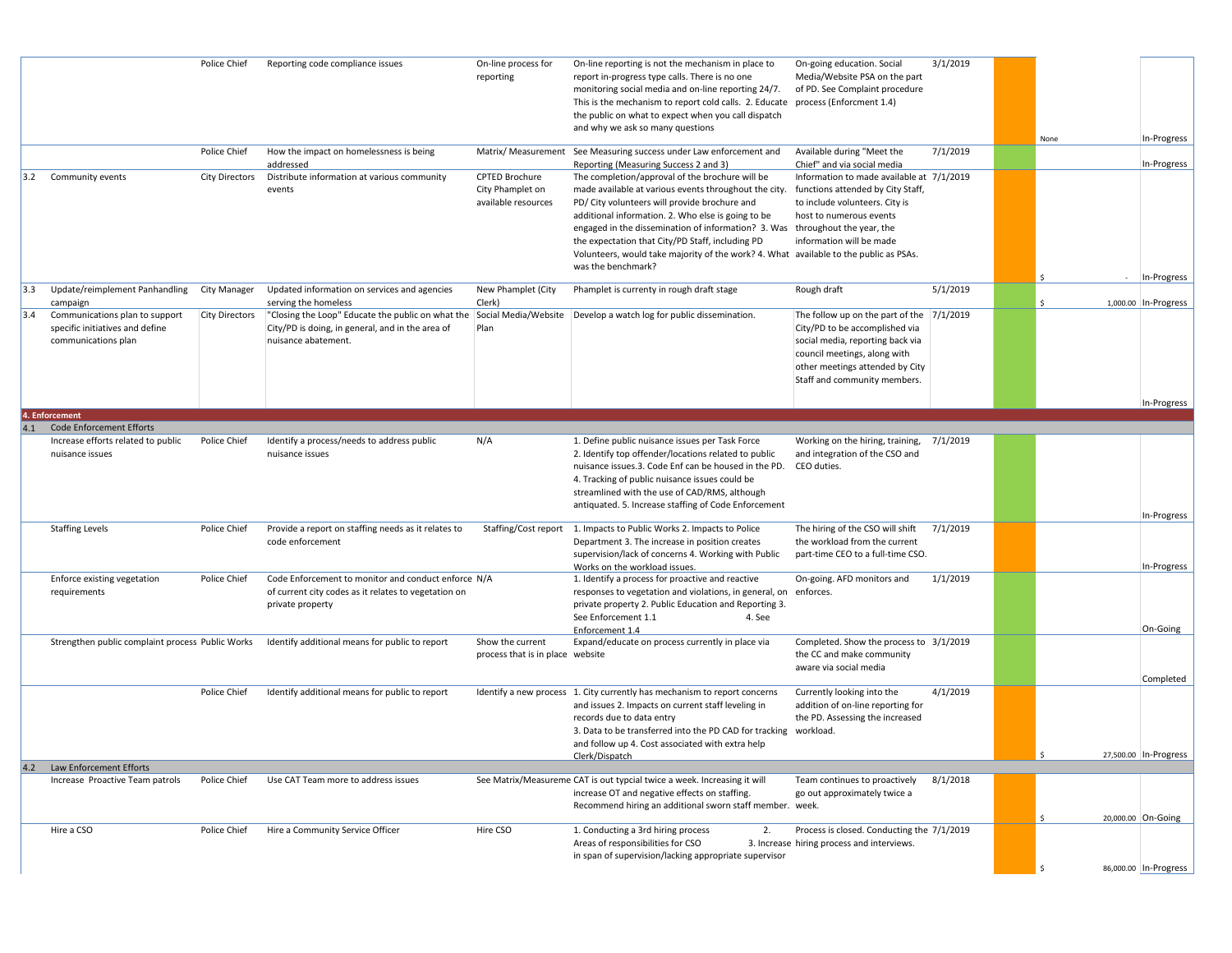|     | Police Chief                                                                                                                                  | Navigator Program                                                                                                                                                           | Presentation on<br>Navigator Program        | 1. Work with HHS to identify possibility of part-time<br>navigator at the PD<br>2. Identify<br>costs associated with the position<br>3. Increase in span of supervision/lacking appropriate<br>supervisor                                                                                                                                       | HHS compiling data for a part-<br>time navigator. Work 15-20<br>hours per week.                                                                                                                                | 3/1/2019 |               | In-Progress |
|-----|-----------------------------------------------------------------------------------------------------------------------------------------------|-----------------------------------------------------------------------------------------------------------------------------------------------------------------------------|---------------------------------------------|-------------------------------------------------------------------------------------------------------------------------------------------------------------------------------------------------------------------------------------------------------------------------------------------------------------------------------------------------|----------------------------------------------------------------------------------------------------------------------------------------------------------------------------------------------------------------|----------|---------------|-------------|
|     | Weekly municipal code cites/arrests Police Chief                                                                                              | Provide the requested data                                                                                                                                                  | See<br>Matrix/Measurement                   | Recommend the statistics and data be reported<br>monthly and quarterly. This will better coincide with<br>the measuring success recommendations. (See<br>Measuring Succes 2 and 3)                                                                                                                                                              | This information will be included 7/1/2019<br>in the measuing success. The<br>current CAD/RMS system does<br>not allow for ease of accessing<br>information.                                                   |          |               | In-Progress |
| 4.3 | Education                                                                                                                                     |                                                                                                                                                                             |                                             |                                                                                                                                                                                                                                                                                                                                                 |                                                                                                                                                                                                                |          |               |             |
|     | Train APD, Public Works, Code<br>Police Chief<br>Enforcement on updated<br>ordinances and best practices for<br>homeless and transient issues | Identify a process to ensure City staff recieves on- Training Process<br>going training in the area of ordinances and best<br>practices                                     |                                             | 1. Receive initial training and on-going<br>2. Documented training<br>3.<br>Feedback from community                                                                                                                                                                                                                                             | In process of ensuring City Staff 4/1/2019<br>have received training in their<br>respective areas of ordinances<br>and best practices. The CAO<br>recommendations to be shared<br>with City Directors as well. |          |               |             |
|     | 5. Engagement with Other Organizations                                                                                                        |                                                                                                                                                                             |                                             |                                                                                                                                                                                                                                                                                                                                                 |                                                                                                                                                                                                                |          |               | In-Progress |
|     | Assign Police Officer to liase with PCSO's POP Team                                                                                           |                                                                                                                                                                             |                                             |                                                                                                                                                                                                                                                                                                                                                 |                                                                                                                                                                                                                |          |               |             |
|     | Assign Officer to liase with PCSO's Police Chief<br>POP Team                                                                                  | Coordinate efforts to address homeless in and<br>around the City of Auburn                                                                                                  | hotspots                                    | Map current homeless 1. Identify areas more frequented by homeless<br>2. Quarterly efforts with PC POP<br>3.<br><b>Attend Quarterly Regional Meetings</b>                                                                                                                                                                                       | This has already been started<br>and is on-going. Current CAT<br>Members are already working<br>with the PC POP Team.                                                                                          | 8/1/2018 |               | On-Going    |
|     | Train with group and best practices Police Chief                                                                                              | Identify best practices and bring those back to<br>PD/City                                                                                                                  | N/A                                         | 1. Visit West Sac; Bring back info on the app they are<br>2. Coordinate<br>using.<br>with PC HHS on the HMIS or other program<br>3. Technology; Updated GIS system and CAD/RMS                                                                                                                                                                  | West Sac no longer uses the<br>App. We are looking in to other<br>options regionally.                                                                                                                          | 7/1/2019 | -S            | In-Progress |
| 5.2 | City representation                                                                                                                           |                                                                                                                                                                             |                                             |                                                                                                                                                                                                                                                                                                                                                 |                                                                                                                                                                                                                |          |               |             |
|     | Participate in the various regional<br>homeless programs                                                                                      | City Manager 1. Placer County Consortium for the Homeless<br>2. Homess Resource Council of the Sierras                                                                      | N/A<br>N/A                                  | City Staff will coordinate to participate in the regional City Staff will attend the local<br>programs.                                                                                                                                                                                                                                         | homeless meetings                                                                                                                                                                                              | 7/1/2019 | $\mathsf{S}$  | In-Progress |
|     | Coordinate with other jurisdictions, City Manager<br>non-profits, and related<br>organizations                                                | Identify additional and take advantage of regional<br>resources in the area of homelessness                                                                                 | N/A                                         | Local groups, such as the Gathering Inn and other non- Currently working with Placer<br>profits are available to help address issues. Also, good County HHS to identify potential<br>way to educate the community on our efforts and<br>other available resources.                                                                              | for extra help Navigator position.<br>Also, work closely with<br>Gathering Inn to identify<br>available beds.                                                                                                  | 5/1/2019 |               | In-Progress |
|     | Coordinate with land owning organizations                                                                                                     |                                                                                                                                                                             |                                             |                                                                                                                                                                                                                                                                                                                                                 |                                                                                                                                                                                                                |          |               |             |
|     | Coordinate efforts with the various City Directors<br>land owning organizations within<br>the City                                            | Develop a process to include the various land<br>owning organizations in the problem-solving<br>process and to ensure they are accountable for<br>their specific properties | the various groups<br>responsible locations | Map of area, including 1. Identify who is responsbile for what areas<br>2. identify POC for each group<br>3.<br>Establish a communications plan between the various<br>POC and agencies                                                                                                                                                         | In progress                                                                                                                                                                                                    | 7/1/2019 |               | Complete    |
|     | <b>6. Measuring Success</b>                                                                                                                   |                                                                                                                                                                             |                                             |                                                                                                                                                                                                                                                                                                                                                 |                                                                                                                                                                                                                |          |               |             |
| 6.1 | Individual Initiatives<br>Define Metrics and how they will be City Directors<br>collected                                                     | During planning, identify metrics and<br>measurements                                                                                                                       | <b>Attached Document</b>                    | This document contains the compiled information for This product serves as the<br>the individual initiatives.                                                                                                                                                                                                                                   | metrics and measurements for<br>each of the individual efforts.                                                                                                                                                | 3/1/2019 | <sup>\$</sup> | Complete    |
|     | Law Enforcement                                                                                                                               |                                                                                                                                                                             |                                             |                                                                                                                                                                                                                                                                                                                                                 |                                                                                                                                                                                                                |          |               |             |
|     | Establish a matrix to measure police Police Chief<br>call reports                                                                             | and data points                                                                                                                                                             |                                             | Identify and develop performance measurements Identified data points 1. Typical calls for service and pro-activity have been<br>identified. (See attached Measure and Matrix report).                                                                                                                                                           | Identified the call types and City 3/1/2019<br>efforts to track.                                                                                                                                               |          |               | Complete    |
|     | Review on annual basis to<br>Police Chief<br>determine if producing positive<br>results                                                       | trends and assess if City's overall response is<br>working                                                                                                                  |                                             | Compare annually the data points to identify new Identified data points 1. Moving forward, PD is collecting the data sets to<br>identify a benchmark from the established matrix.<br>(See Measurement and Matrix report).<br>2. The PD is changing a current practice to collect the of the year and in year 2 will be<br>incoming information. | The PD does not have data that 3/1/2020<br>is usable at this time. PD will<br>collect the data over the course<br>able to compare the necessary                                                                |          |               |             |
|     |                                                                                                                                               |                                                                                                                                                                             |                                             |                                                                                                                                                                                                                                                                                                                                                 | information.                                                                                                                                                                                                   |          |               | On-going    |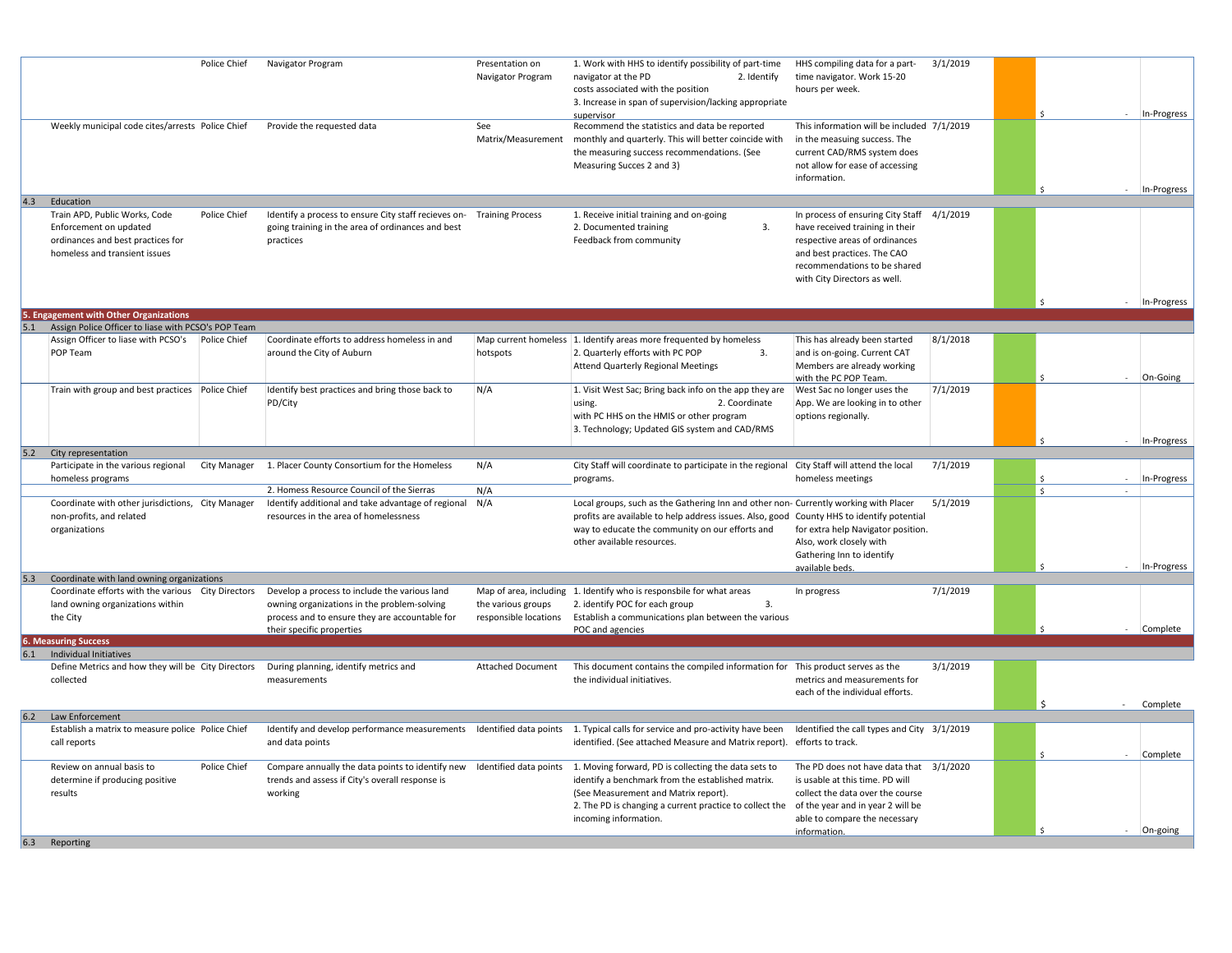| Monthly reporting   | City Directors City Departments to report on prescribed<br>measurements | Chief's"              | Police/Fire "Meet the 1. Report data and statistics of homeless efforts<br>2. Forum would take place monthly in conjunction<br>3. Open forum to<br>with AFD. | Publis Safety Chief's will provide 7/1/2019<br>updates and current events<br>during monthly meetings |          |  |             |
|---------------------|-------------------------------------------------------------------------|-----------------------|--------------------------------------------------------------------------------------------------------------------------------------------------------------|------------------------------------------------------------------------------------------------------|----------|--|-------------|
|                     |                                                                         |                       | discuss/hear issues from the community.<br>4. Second Thursday every month.<br>Information available via social media/website.                                |                                                                                                      |          |  |             |
|                     |                                                                         |                       |                                                                                                                                                              |                                                                                                      |          |  | In-Progress |
| Quarterly reporting | City Directors City Departments to report on prescribed                 | <b>Council Report</b> | 1. Report to council update on data and statistics of In progress                                                                                            |                                                                                                      | 7/1/2019 |  |             |
|                     | measurements                                                            |                       | homeless efforts captured in measureable and matrix                                                                                                          |                                                                                                      |          |  |             |
|                     |                                                                         |                       |                                                                                                                                                              |                                                                                                      |          |  | In-Progress |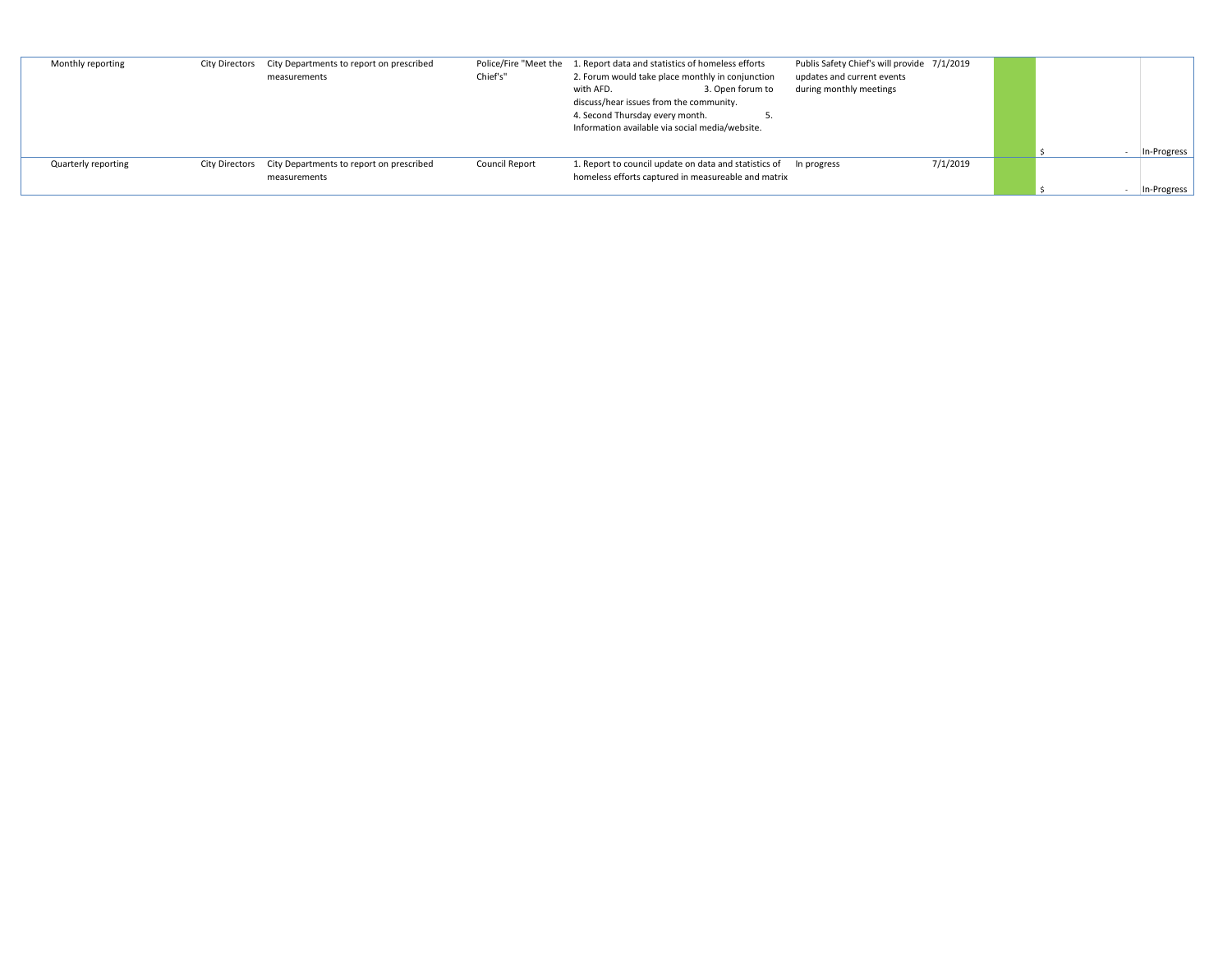## Auburn Homeless/Transient Strategic Plan

| Date of Report                  | 3/11/2019                                                           |                     |
|---------------------------------|---------------------------------------------------------------------|---------------------|
| <b>Performance Measurements</b> | Reduce the number of chronic homeless within the City of Auburn by  |                     |
|                                 | 10% (Chronic is defined per Marbut Report)                          | <b>Attachment B</b> |
|                                 | Reduce the number of nuisance type calls for service in the City of |                     |
|                                 | <b>Auburn by 10% (See Measurement/Matrix Report)</b>                |                     |

| <b>Monthly Data &amp; Statistics</b> |         |          |       |       |     |      |     |        |                   |          |          |               |
|--------------------------------------|---------|----------|-------|-------|-----|------|-----|--------|-------------------|----------|----------|---------------|
|                                      | January | February | March | April | May | June | Juy | August | September October | November | December | <b>TOTALS</b> |
| 1. Community-Generated CFS           |         |          |       |       |     |      |     |        |                   |          |          |               |
| 1.1 Camping                          |         |          |       |       |     |      |     |        |                   |          |          |               |
| $1.1a$ AU                            |         |          |       |       |     |      |     |        |                   |          |          |               |
| 1.1b Cite                            |         |          |       |       |     |      |     |        |                   |          |          |               |
| 1.1c Arrest                          |         |          |       |       |     |      |     |        |                   |          |          |               |
|                                      |         |          |       |       |     |      |     |        |                   |          |          |               |
| 1.2 Loitering                        |         |          |       |       |     |      |     |        |                   |          |          |               |
| 1.2a AU                              |         |          |       |       |     |      |     |        |                   |          |          |               |
| 1.2b Cite                            |         |          |       |       |     |      |     |        |                   |          |          |               |
| 1.2c Arrest                          |         |          |       |       |     |      |     |        |                   |          |          |               |
|                                      |         |          |       |       |     |      |     |        |                   |          |          |               |
| 1.3 Panhandling                      |         |          |       |       |     |      |     |        |                   |          |          |               |
| $1.3a$ AU                            |         |          |       |       |     |      |     |        |                   |          |          |               |
| 1.3b Cite                            |         |          |       |       |     |      |     |        |                   |          |          |               |
| 1.3c Arrest                          |         |          |       |       |     |      |     |        |                   |          |          |               |
| 1.4 Trespassing                      |         |          |       |       |     |      |     |        |                   |          |          |               |
| 1.4a AU                              |         |          |       |       |     |      |     |        |                   |          |          |               |
| 1.4b Cite                            |         |          |       |       |     |      |     |        |                   |          |          |               |
| 1.4c Arrest                          |         |          |       |       |     |      |     |        |                   |          |          |               |
|                                      |         |          |       |       |     |      |     |        |                   |          |          |               |
| 1.5 Suspicious Activity              |         |          |       |       |     |      |     |        |                   |          |          |               |
| $1.5a$ AU                            |         |          |       |       |     |      |     |        |                   |          |          |               |
| 1.5b Cite                            |         |          |       |       |     |      |     |        |                   |          |          |               |
| 1.5c Arrest                          |         |          |       |       |     |      |     |        |                   |          |          |               |

| <b>SUB-TOTALS</b>                       |  |
|-----------------------------------------|--|
| 2. Self-Intiated Activity by PD (w/ AU) |  |
| 2.1 Subject Stop                        |  |
| $2.1a$ AU                               |  |
| 2.1b Cite                               |  |
| 2.1c Arrest                             |  |
|                                         |  |
| 2.2 Traffic Stop                        |  |